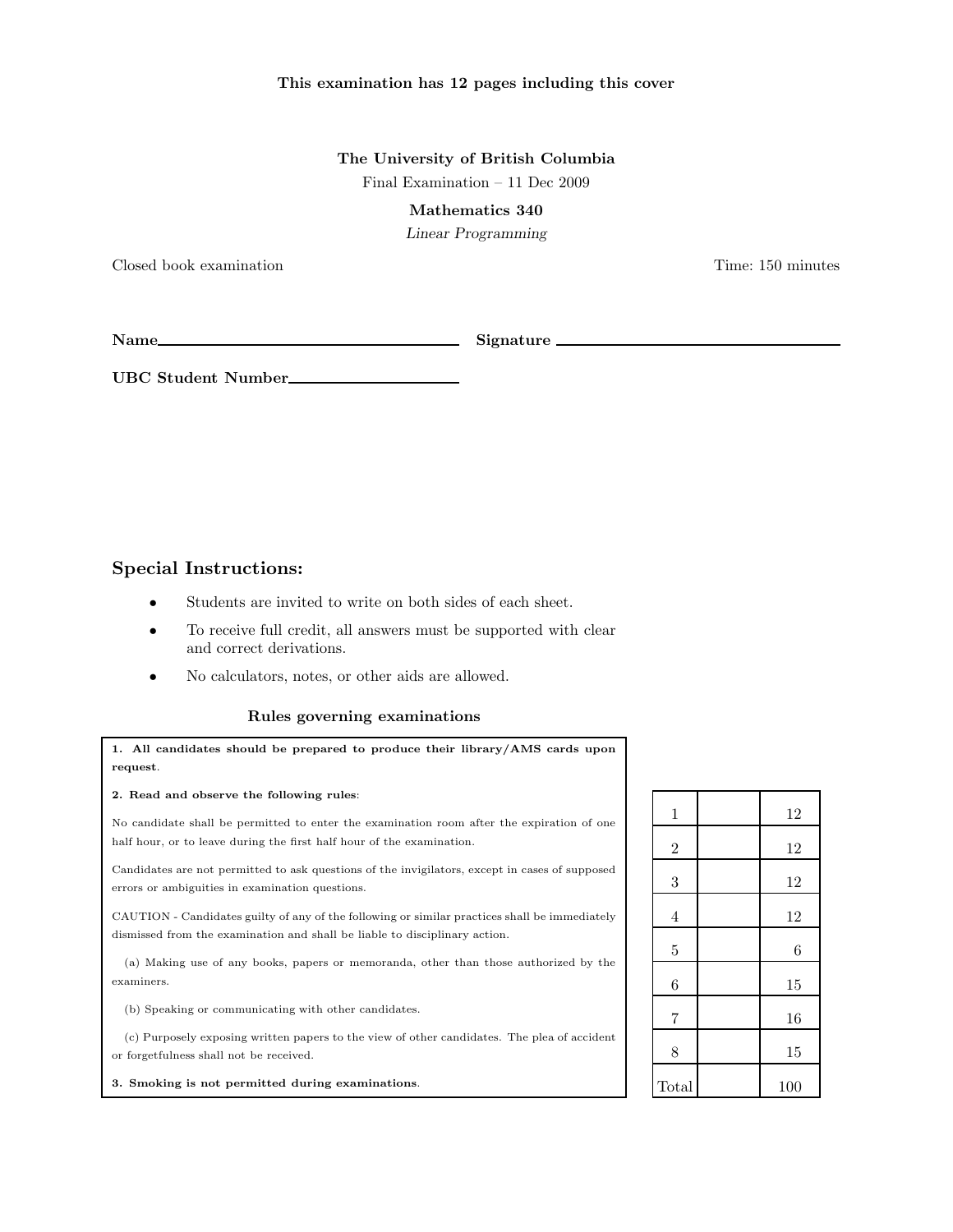[12] 1. Consider the following problem:

maximize  $\zeta = -5x_1 + 6x_2 - 4x_3$ subject to  $2x_1 + 3x_2 - x_3 \le -2$  $-x_1 + 2x_2 + 2x_3 \leq 3$  $x_1, x_2, x_3 \geq 0$ 

- (a) Write the dual problem.
- (b) Show that the dual problem is unbounded, by presenting a sequence of feasible inputs for the dual problem whose objective values diverge to  $-\infty$ . (One reasonable approach starts with a sketch.)
- (c) What does the result in part (b) tell us about the problem stated above?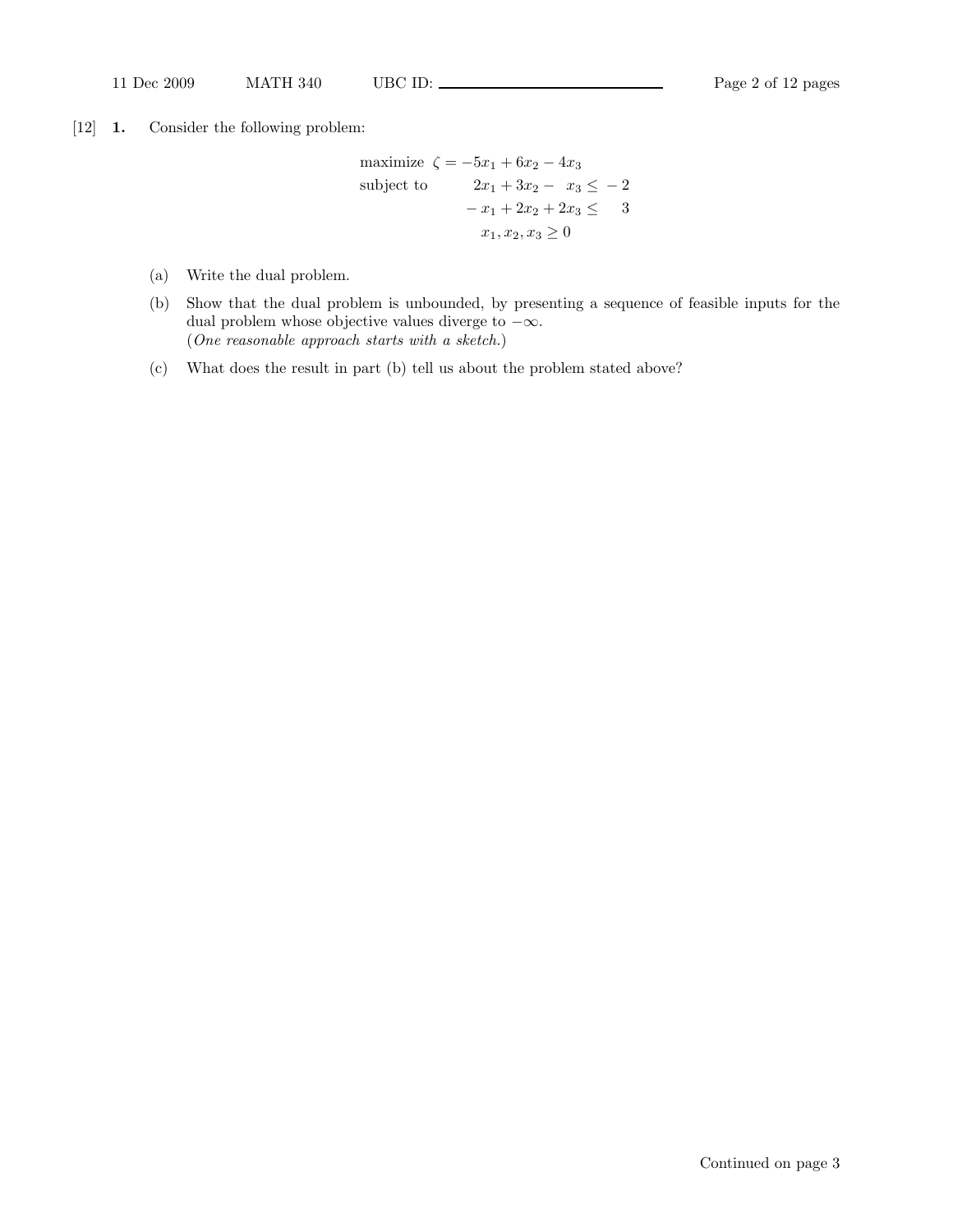[12] 2. Consider the following problem.

maximize 
$$
c_1x_1 + c_2x_2 + c_3x_3
$$
  
\nsubject to  $3x_1 + x_2 - x_3 \le -2$   
\n $x_1 - x_2 - 2x_3 \le -3$   
\n $x_1 \le 2$   
\n $x_1, x_2, x_3 \ge 0$   $(*)$ 

- (a) Solve problem  $(*)$  when  $(c_1, c_2, c_3) = (-3, -4, -2)$ .
- (b) Solve problem  $(*)$  when  $(c_1, c_2, c_3) = (7, 0, -2)$ .
- (c) Suppose  $(c_1, c_2, c_3) = (7, k, -2)$  in problem (\*). Find a value of k for which problem (\*) has more than one maximizing point. For this  $k$ , display two different maximizers.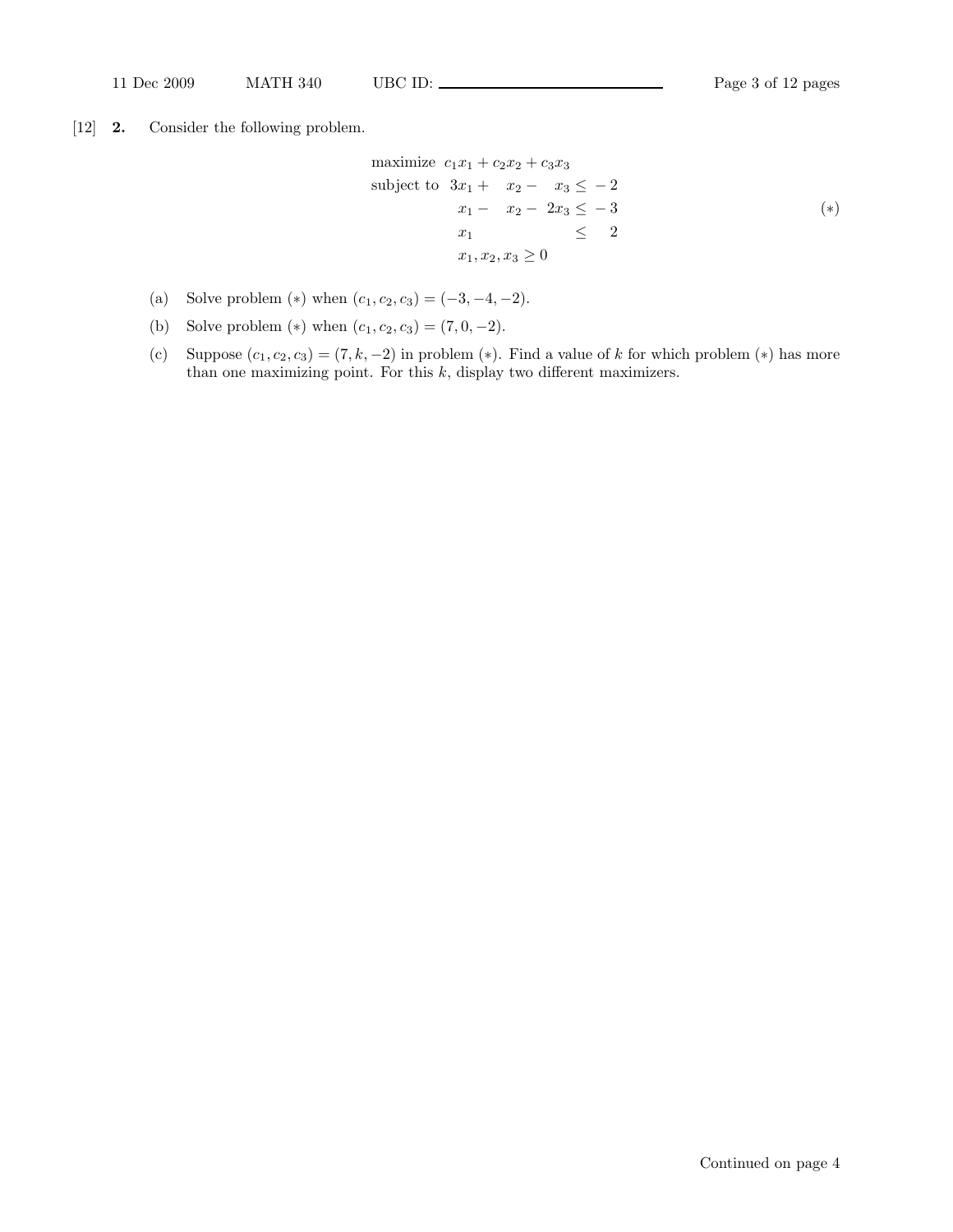(Blank page for extra calculations.)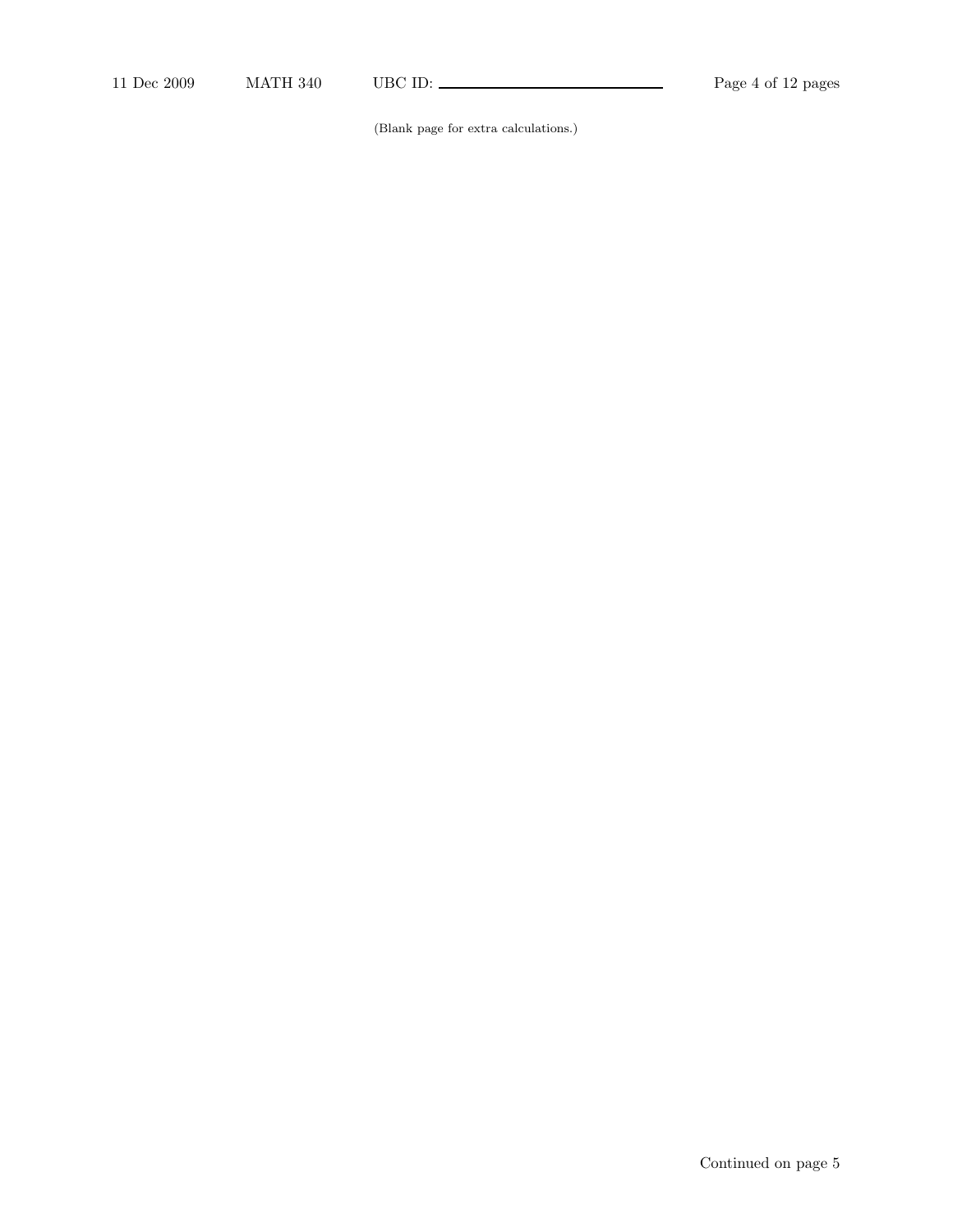[12] 3. The matrix below shows the rewards to the column player in a standard zero-sum matrix game.

$$
G = \begin{bmatrix} -1 & 4 & 2 \\ 7 & -1 & 1 \end{bmatrix}
$$

- (a) Set up a linear program to find the optimal mixed strategy for the column player.
- (b) Solve the LP in part (a). (Do at most four pivots.)
- (c) Find the optimal mixed strategy for the row player.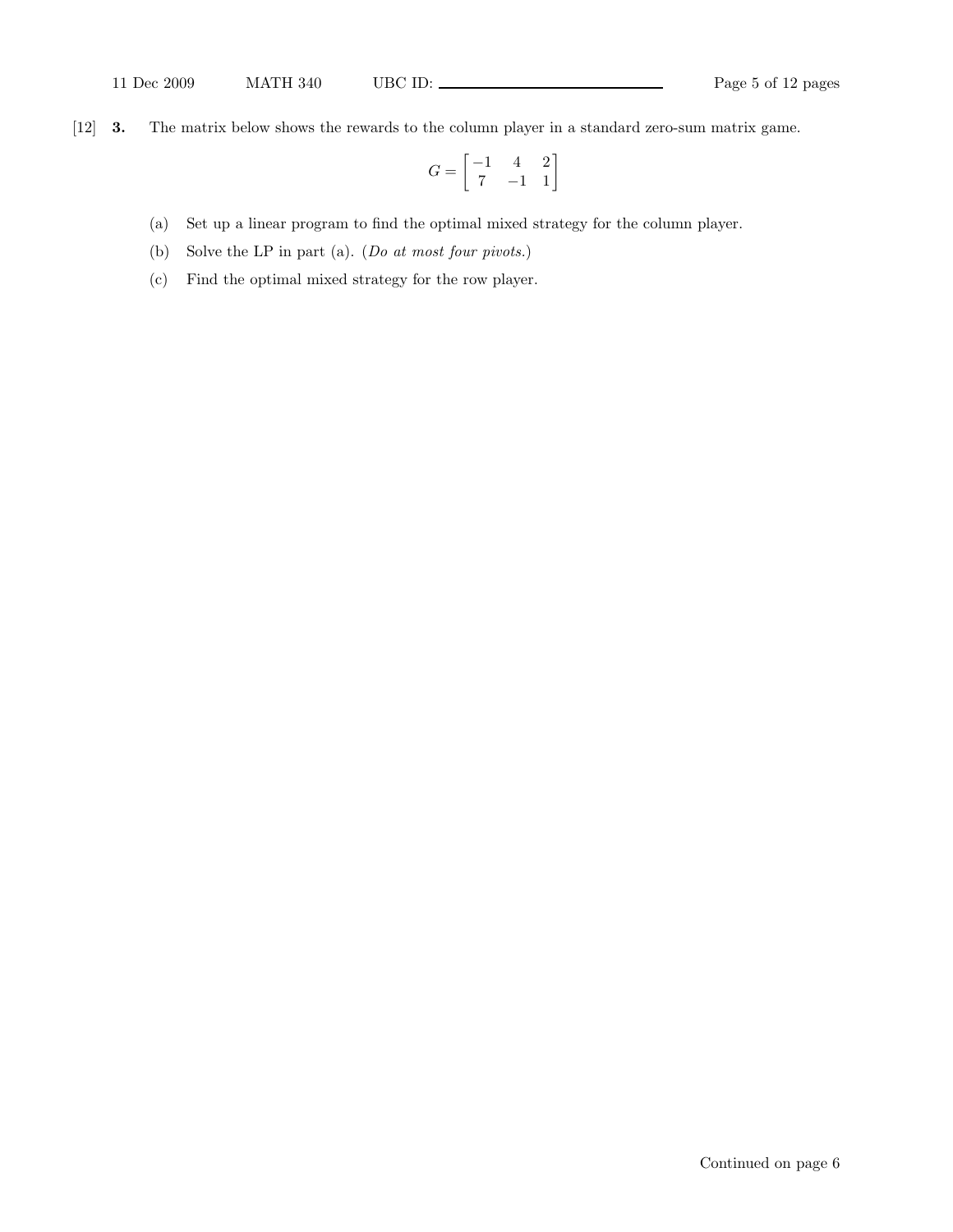[12] 4. In the process of solving "max  $\{c^T x : Ax = b, x \ge 0\}$ " by the Revised Simplex Method (RSM), where

$$
A = \begin{bmatrix} 3 & 1 & -1 & -1 & 1 & 0 & 0 \\ 1 & -1 & -2 & -1 & 0 & 1 & 0 \\ 1 & 0 & 0 & -1 & 0 & 0 & 1 \end{bmatrix}, \t b = \begin{bmatrix} -2 \\ -3 \\ 2 \end{bmatrix},
$$
  

$$
c^T = \begin{bmatrix} 2 & 1 & -2 & -1 & 0 & 0 & 0 \\ 0 & 0 & 0 & 0 & 0 \\ 0 & 0 & 0 & 0 & 0 \end{bmatrix}
$$

we encounter the current basis  $\mathcal{B} = \{3, 4, 7\}$ . Use the RSM to complete the following tasks.

- (a) Find the current Basic Feasible Solution  $x$ , and its objective value.
- (b) Find the next entering variable (if there is one).
- (c) Find the next leaving variable (if there is one).
- (d) Find the new basic feasible solution after one pivot.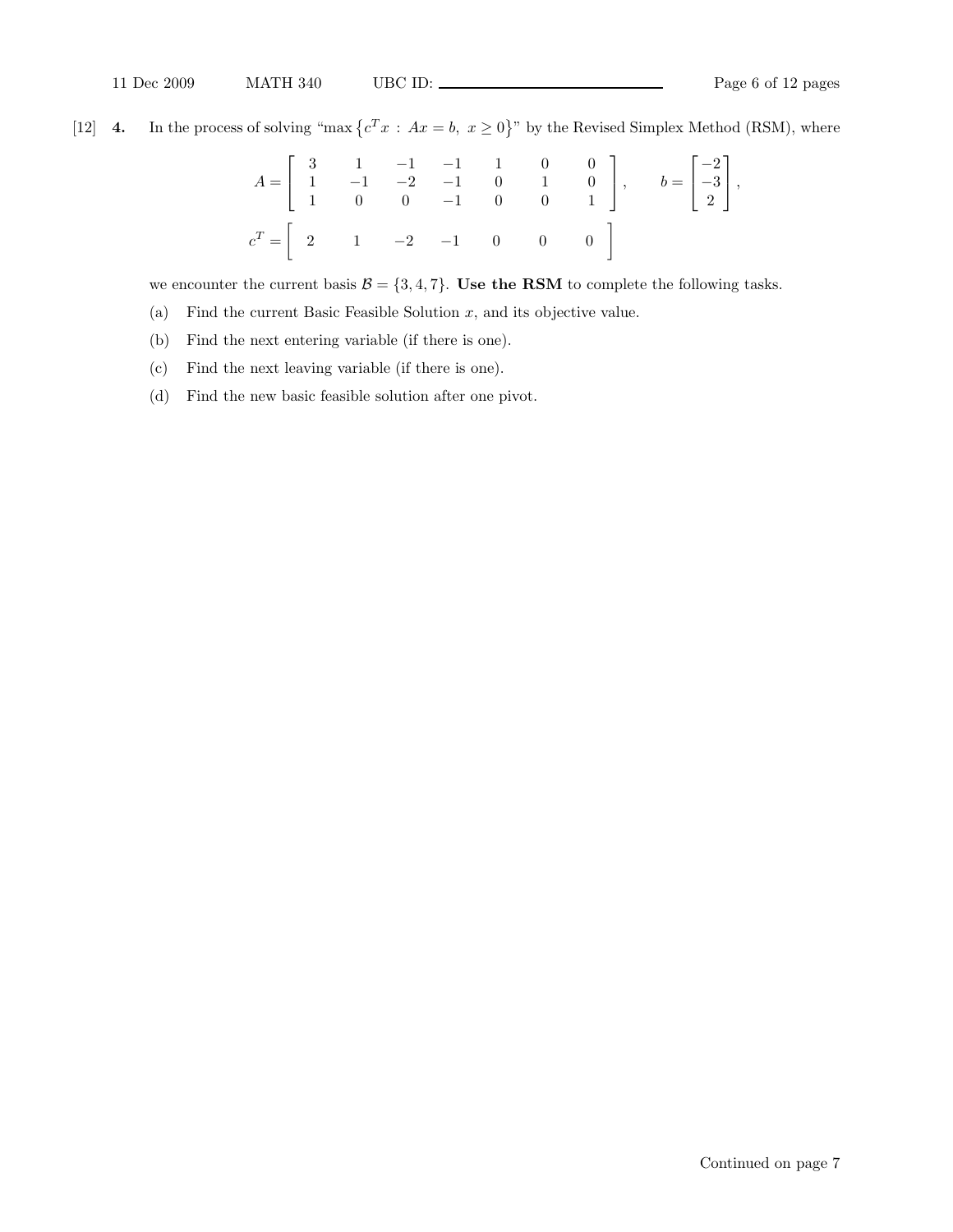[6] 5. This problem involves an LP where some cost coefficients are not specified:

maximize 
$$
\zeta = c_1 x_1 + c_2 x_2
$$
  
\nsubject to  $x_1 + x_2 \le 4$   
\n $x_2 + x_3 \le 2$   
\n $x_1 - x_3 \le 3$   
\n $x_1, x_2, x_3 \ge 0$ 

Suppose a dual minimizer has the form  $y^* = (3, 1, \gamma)$  for some  $\gamma$ . Find the maximum value of  $\zeta$ .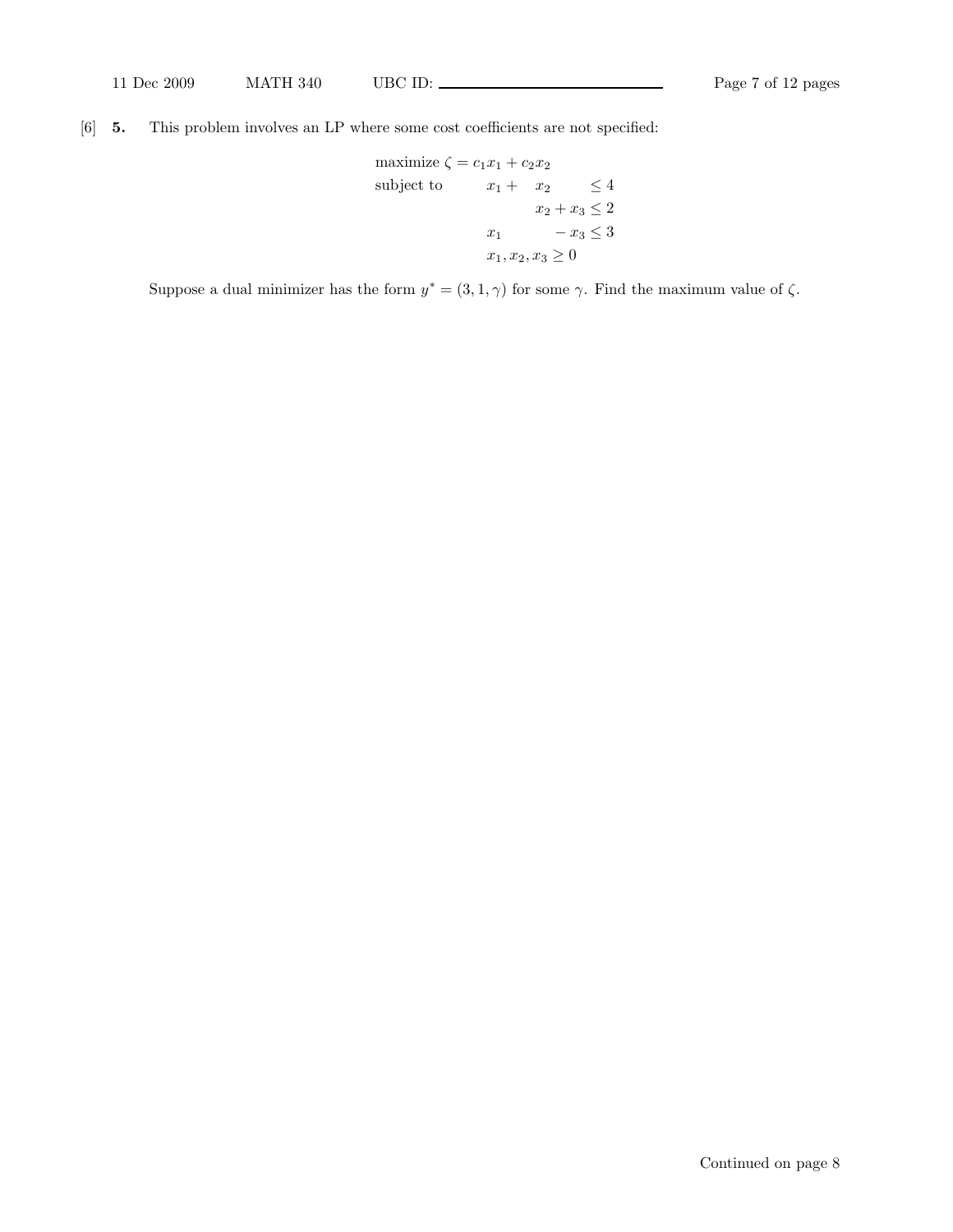[15] 6. Rowena plays the rows and Callum plays the columns in a standard zero-sum matrix game in which the rewards to Callum are displayed in the following matrix:

$$
G = \begin{bmatrix} 3 & 2 \\ 1 & 2 \\ 2 & 1 \\ -1 & 4 \\ -2 & 5 \end{bmatrix}.
$$

- (a) Write a short, clear definition of "Nash equilibrium" applicable to zero-sum games. Use only words: no mathematical symbols or variables are allowed.
- (b) Consider the mixed strategies  $\tilde{\mathbf{x}} =$  $(1)$  $\frac{1}{4}$ ,  $\frac{3}{4}$ 4  $\overline{ }$ for Callum and  $y^* = ($  $0, 0, \frac{5}{6}$  $\frac{5}{6}, \frac{1}{6}$  $\frac{1}{6}$ , 0  $\overline{ }$ for Rowena. Are these strategies in Nash equilibrium? Explain, making reference to your definition in part (a).
- (c) Find all strategies x for Callum (if any) that can participate in a Nash equilibrium with Rowena's choice of  $\mathbf{y}^*$  from (b).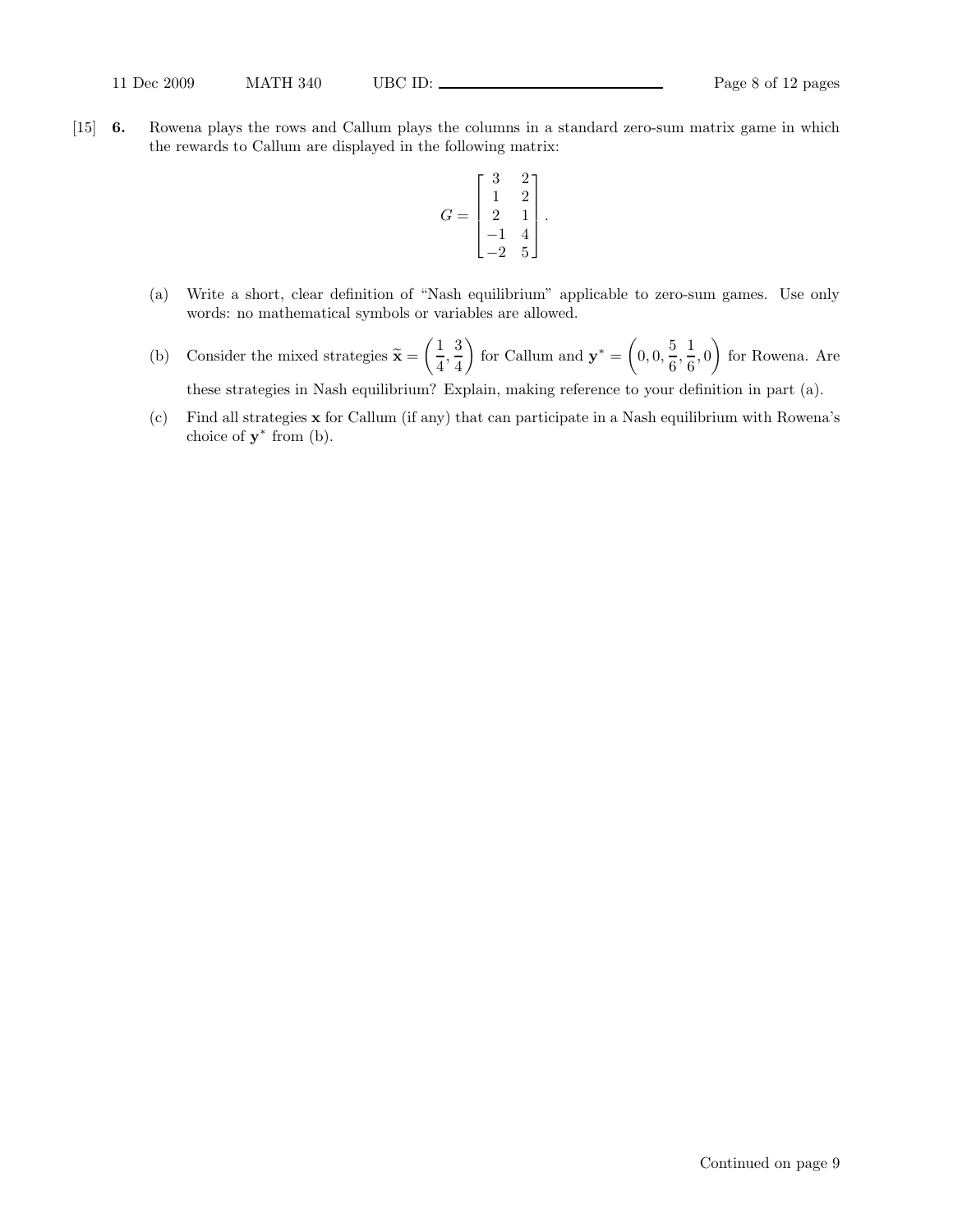[16] **7.** The linear program shown on the left below involves a scalar parameter k. When  $k = 5$ , the corresponding optimal dictionary is shown on the right:

| maximize $\zeta = 4x_1 + 5x_2$   |                                                     |
|----------------------------------|-----------------------------------------------------|
| subject to<br>$x_1 + x_2 \leq k$ | $\zeta = 23 - 3x_3 - x_4$<br>$x_1 = 2 - 2x_3 + x_4$ |
| $x_1 + 2x_2 \leq 8$              | $x_2 = 3 + x_3 - x_4$                               |
| $2x_1 + x_2 \leq 8$              | $x_5 = 1 + 3x_3 - x_4$                              |
| $x_1, x_2 \geq 0$                |                                                     |

(We have used  $(x_3, x_4, x_5) = (w_1, w_2, w_3)$  as the slack variables for the constraints, in order.)

- (a) Write a  $3 \times 5$  matrix A and column vector **b** for which the constraints in the original problem can be expressed as  $A\mathbf{x} = \mathbf{b}, \mathbf{x} \geq \mathbf{0}$ . Then, in the notation of the Revised Simplex Method, find the matrices  $B$  and  $N$  associated with the optimal dictionary.
- (b) Use the optimal dictionary above to find  $B^{-1}$ . Explain your method. (Most marks here are for a clear, RSM-based explanation/derivation. Simply finding  $B^{-1}$  by some unrelated method will not earn much.)
- (c) The given dictionary is correct only when  $k = 5$ . Find the general form of this dictionary in terms of k; of course, substituting  $k = 5$  should restore the dictionary above.
- (d) For each  $k \geq 0$ , find the set of maximizers for the stated problem. Also calculate and sketch the graph of the maximum value,  $\zeta_{\text{max}}(k)$ , as a function of  $k \geq 0$ .
- (e) Identify a specific value of  $k > 0$  for which the dual problem has more than one minimizer. Find all dual minimizers for the k you choose.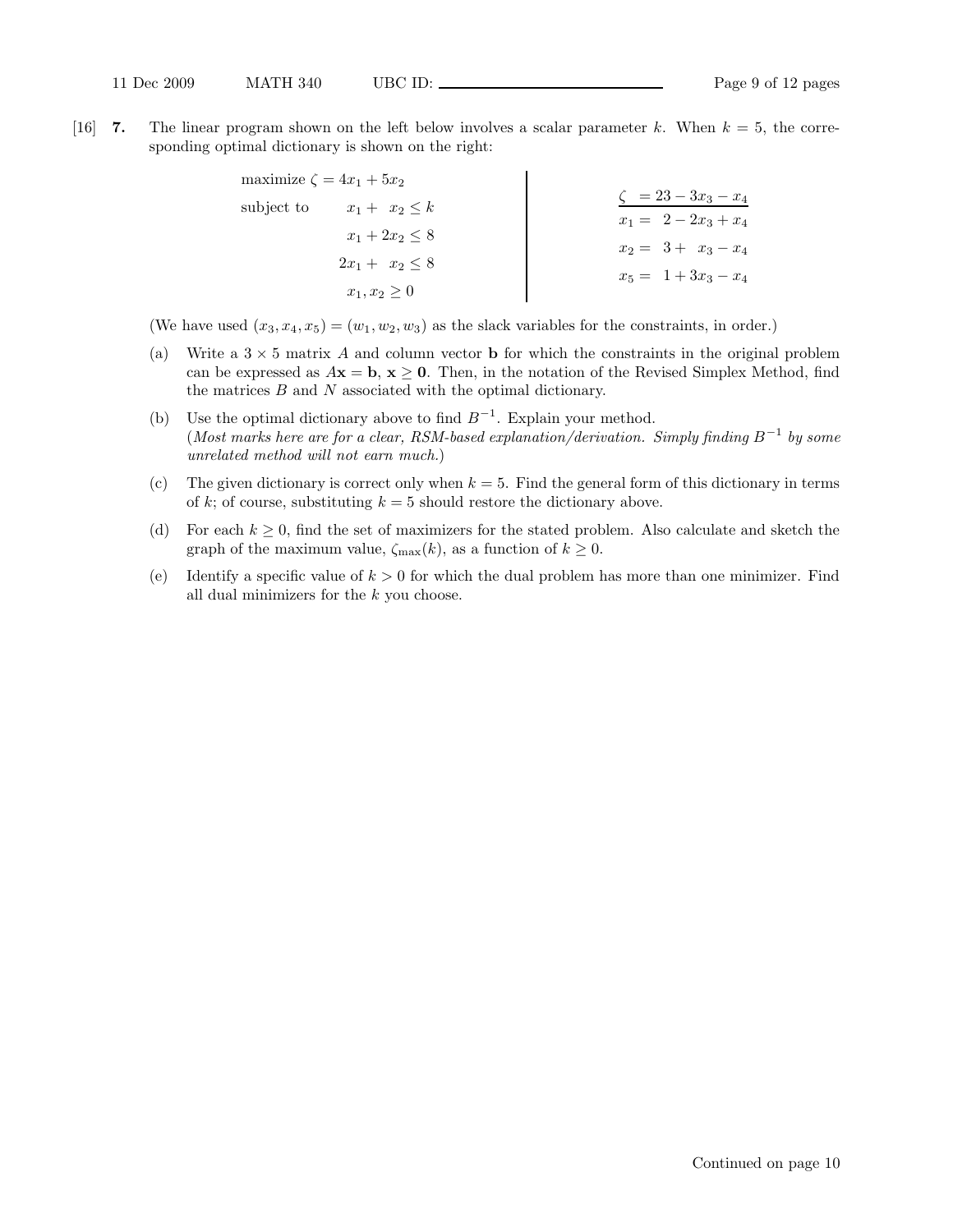(Blank page for extra calculations.)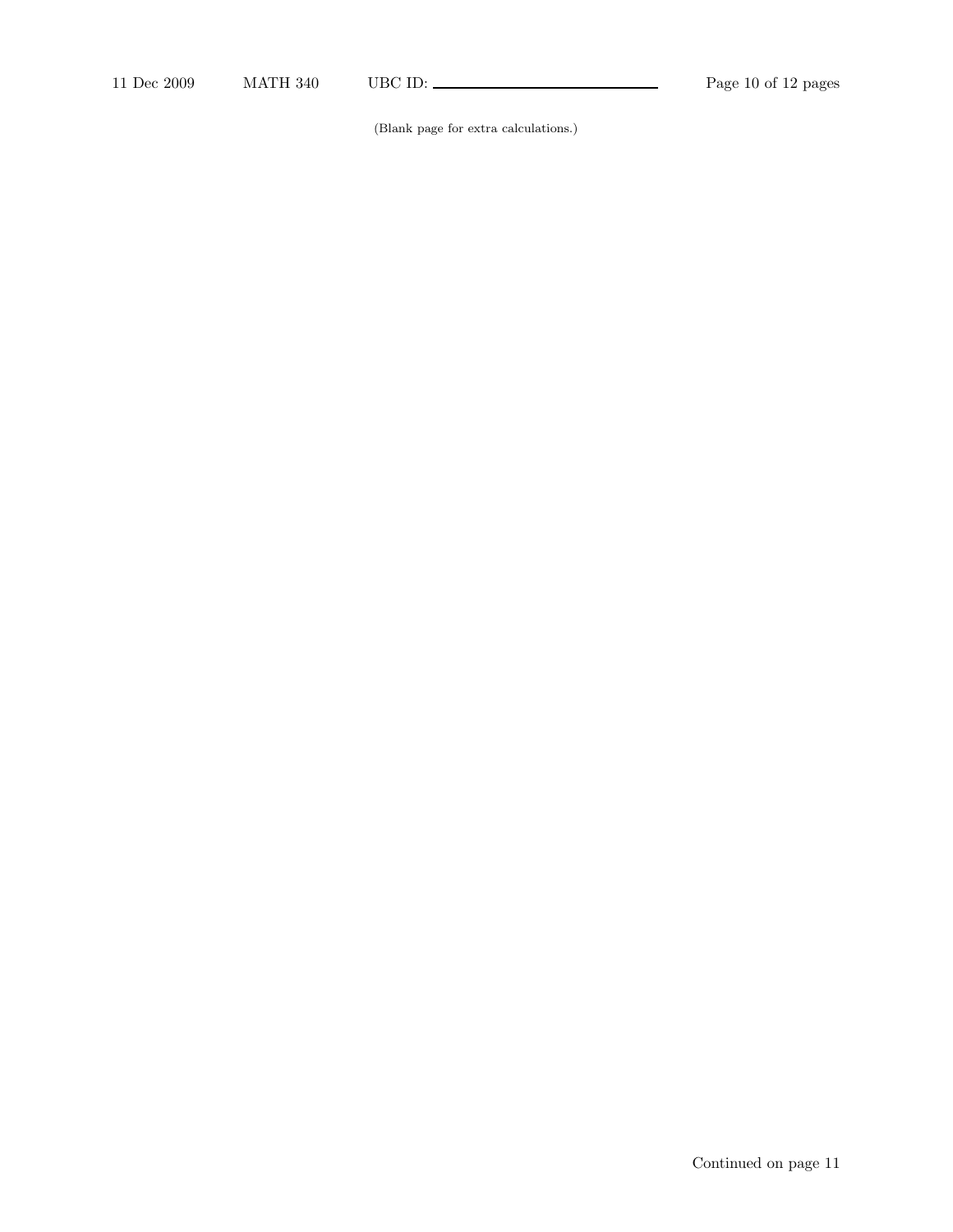- [15] 8. Our factory makes portable computer memory sticks in two styles. The Hello Kitty model, aimed at Facebook lovers, requires one logic circuit, one crypto chip, and two memory chips; each assembled unit earns a profit of 4 dollars. The Black Lightning model, styled for paranoid hackers, requires one logic circuit, two crypto chips, and one memory chip; each unit earns a profit of 5 dollars. We just got a new shipment of parts (the factory was empty!): 5000 logic circuits, 8000 crypto chips, and 8000 memory chips. Suppose we manufacture  $1000x_1$  Hello Kitty units and  $1000x_2$  Black Lightning units.
	- (a) Write the linear program we can use to plan our production to maximize total profit. The resulting LP should look familiar. If it doesn't, re-read all the questions on this exam.
	- (b) The delivery driver offers to sell us a few extra logic circuits for \$2.50 each. Should we buy some? Why? What if the asking price is \$3.50 each?
	- (c) The retailer who buys our products telephones with a nasty surprise: paranoid hackers are scaring away respectable customers. The retailer insists that  $x_2 \leq x_1$ . Show how to use the Dual Simplex Method to determine our revised production plan when this constraint is added to our problem. What happens to our profit?
	- (d) Part (c) was just a bad dream. Forget it. This morning we have good news. Our co-op student has figured out how to make a pocket music player using 2 logic circuits, 1 crypto chip, and 2 memory chips. What value(s) of profit-per-unit on music players would motivate us to change our current plan and make some? How will our overall production strategy change in this case?